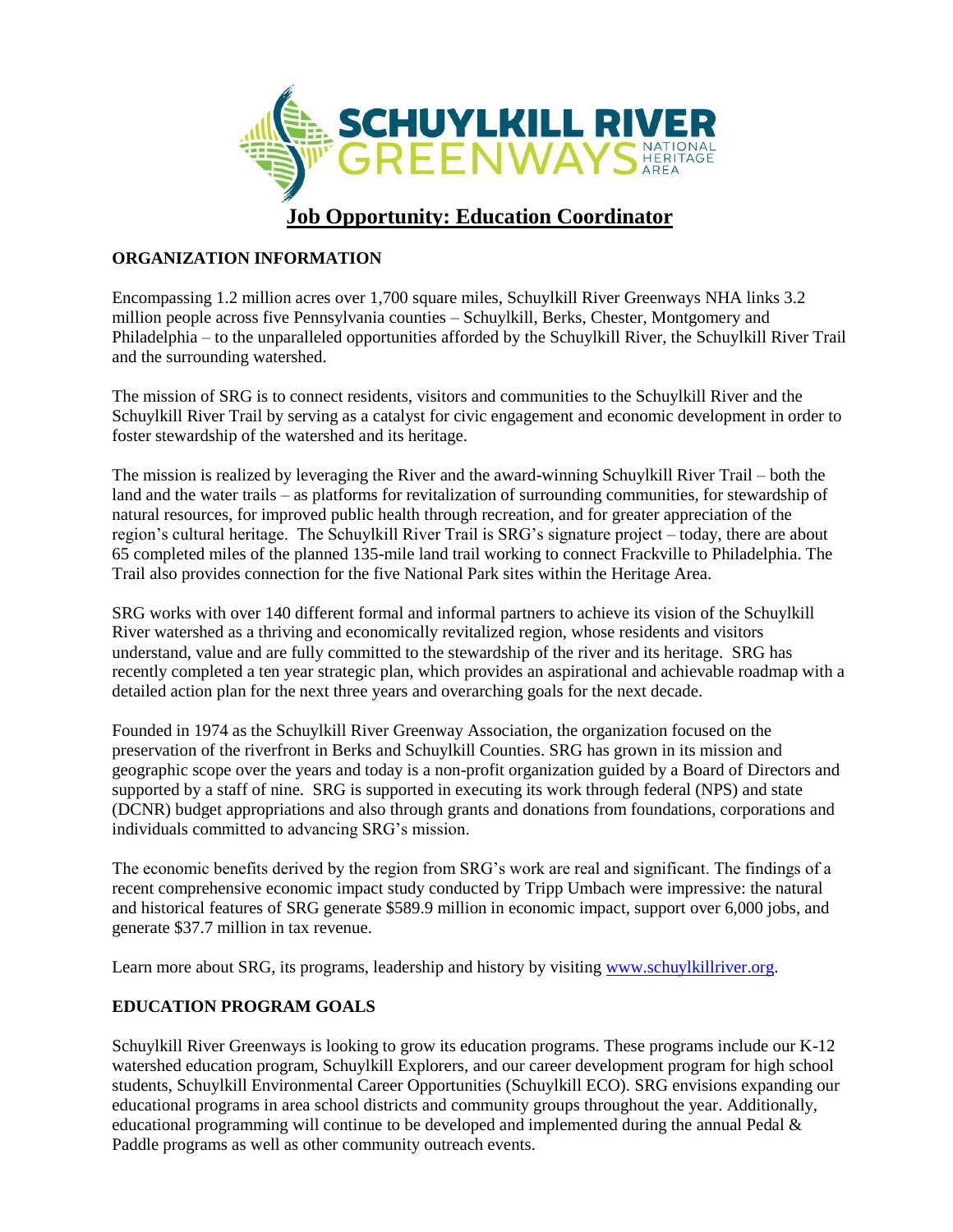## **JOB SUMMARY**

Directly reporting to the Education Director, the Education Coordinator is responsible for developing curriculum to enhance educational programs, hosting environmental education programs at the SRG office's Pottstown Riverfront Park site and at clients' sites, and managing logistics of the annual Schuylkill ECO programming for high school students. This position will oversee making Schuylkill ECO an annual program in new high schools. This person may also have some responsibilities in coordinating local events within the Pottstown community and Schuylkill River Heritage Area. This is a 20 hour per week position with occasional evening and weekends for events and programming, the hours are flexible and will vary week to week.

# **RESPONSIBILITIES**

- Develop and deliver STEAM curriculum for Schuylkill Explorers with emphasis on watershed education and sustainable behavior changes that benefit the watershed and natural environment
- Assist SRG Education Director with Schuylkill Explorers educational programs including inclassroom and outdoor programming for school, youth, and other organized groups
- Create new partnerships with community groups to increase number of Schuylkill Explorer participants
- Coordinate school field trips and curriculum topics for year-long Schuylkill ECO program
- Create new partnerships with high schools throughout the five counties in the Heritage Area to increase participants in Schuylkill ECO program
- Assist with summer Pedal & Paddle events and other SRG recreational programs
- Administer Pedal & Paddle water quality educational programming for adult participants
- Collect and maintain records of student engagement and assessment data regarding knowledge gained from programs
- Assist Education Director with other tasks, including but not limited to: Operation Pollination initiative, tree/ native species plantings, trail clean ups, water quality testing, macroinvertebrate sampling
- Assist SRG in other organization programs and events as needed

# **QUALIFICATIONS**

- Minimum of a bachelor's degree (completed or anticipated) in a relevant field
- Must be comfortable teaching all age groups
- Must obtain PA State Background Clearance, DHS Child Abuse Clearance, and FBI fingerprint clearance
- Experience working with children, some environmental education experience preferred
- Excellent oral and written communication/ public speaking skills; superior interpersonal skills with a demonstrated commitment to cultural diversity
- Must be people oriented, have a team-focused attitude, and the ability to professionally represent Schuylkill River Greenways NHA to the public
- Interest in the outdoors/environment, comfortable working outdoors, able to lead walks/hikes through varied terrain, comfortable in a canoe/ kayak and bike
- Ability to be flexible across many different classroom settings and school cultures
- Ability to work in a dynamic fast-paced environment and juggle multiple, changing priorities; strong time and project management skills needed
- Occasional evening and weekend hours required
- Local travel occasionally required
- Valid state driver's license required
- Spanish/English bilingual a plus